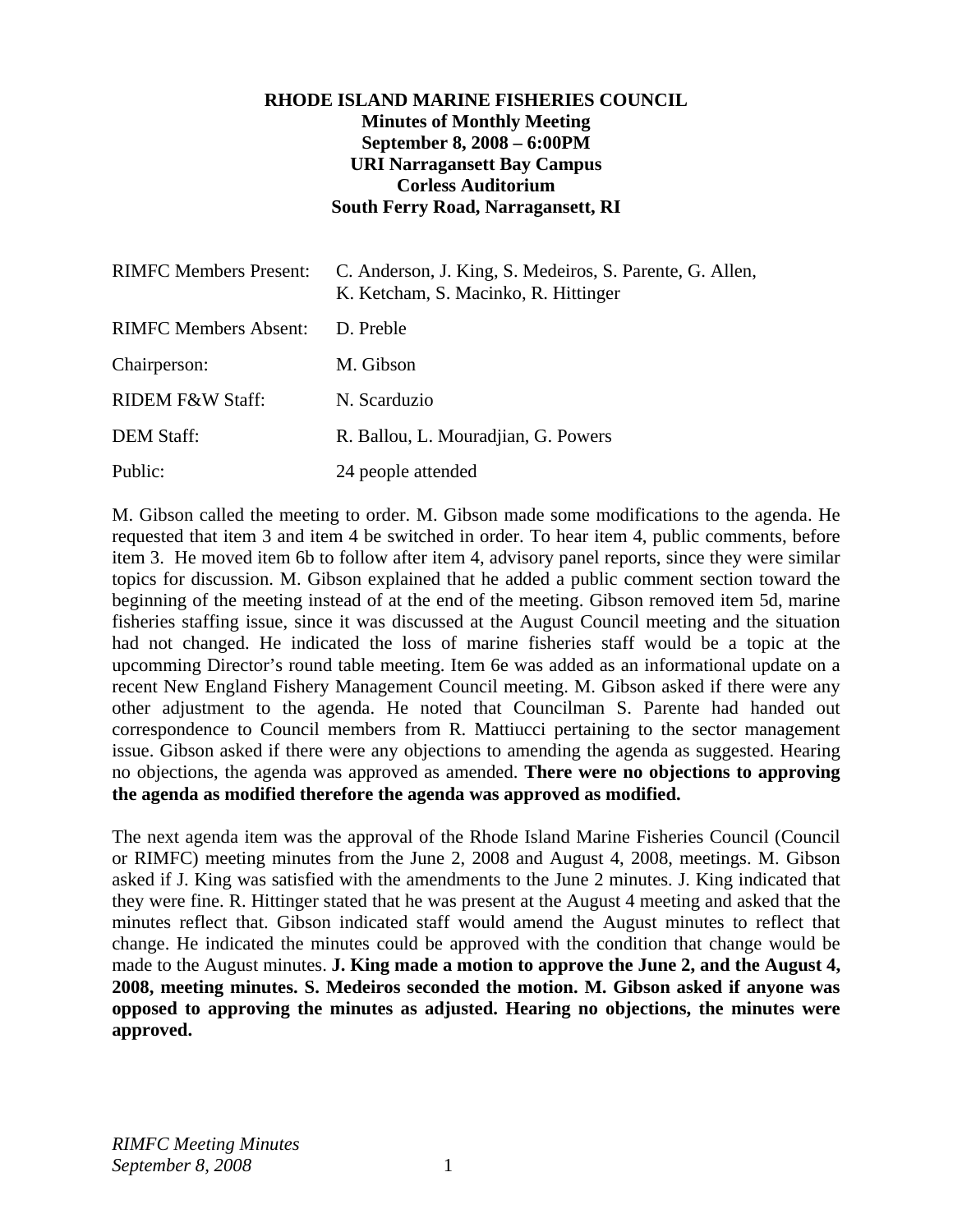## **Public Comments**

M. Gibson explained that the public comment slot would give individuals the opportunity to bring up topics that were not on the agenda for the Council to take under consideration for possible action in the future.

B. Mattiucci wanted to know how the recommendations from the IAC meeting would be presented; he was unclear of the procedure of how recommendations go forward. Gibson reviewed the process and indicated that the report from the IAC was on the agenda so this would be discussed at that time. Gibson explained there would be no recommendations from the Council tonight they would not give a recommendation to the Director until after the public hearing.

B. Mattiucci asked if J. Lake could come before the Council at a future meeting to give an overview of SAFIS and have J. Lake indicate how far back he feels confident in the information. He was looking for status of the program and the degree of accuracy of the landings data. M. Gibson indicated J. Lake would be able to provide a very thorough review but he was concerned about when would be the best time for this presentation to take place. He suggested the best time might be when there was a recommendation from an advisory panel to proceed with a sector management alternative then that would be the time for J. Lake to make a presentation to the Council. B. Mattiucci was in agreement with Gibson's course of action.

G. Duckworth asked about the status of the request to change to a 24-hour soak time for gillnets in state waters, which was presented at a past IAC meeting. He wanted to know how to bring the issue back to the table for discussion. K. Ketcham indicated that the gillnet issue had taken a back seat to the urgency of the 2009 licensing items and it should be addressed before the winter. He explained after the licensing issues were completed they could have an IAC meeting.

#### **Advisory Panel Reports**

K. Ketcham reviewed the minutes from the Industry Advisory Committee (IAC) meeting held on August 19, 2008. The members agreed to go forward with the following recommendations to the Council:

Shellfish Sector – Quahog: to recommend to continue to apply a 3:1 exit/entry ratio to nonrenewed principal effort licenses with quahog endorsements.

Shellfish Sector – Soft-Shelled Clams: to maintain status quo for the licensing of soft-shelled clams.

Restricted Finfish Fishery: to recommend to continue to apply a 5:1 exit/entry ratio to active licenses (MPLs and PELs w/Restricted finfish endorsements) that retired in 2008.

Lobster Fishery – to recommend that the Council request the Director of DEM to ask our State ASMFC delegates to put pressure on the ASMFC to produce a transferability program.

Regarding the non-resident license issue, the IAC members voted to recommend that Rhode Islanders who possess a RI resident commercial fishing license and who have actively fished in the last 2 years and moved out of the State of RI, be allowed to apply for a non-resident PEL w/Restrictive Finfish Endorsement only.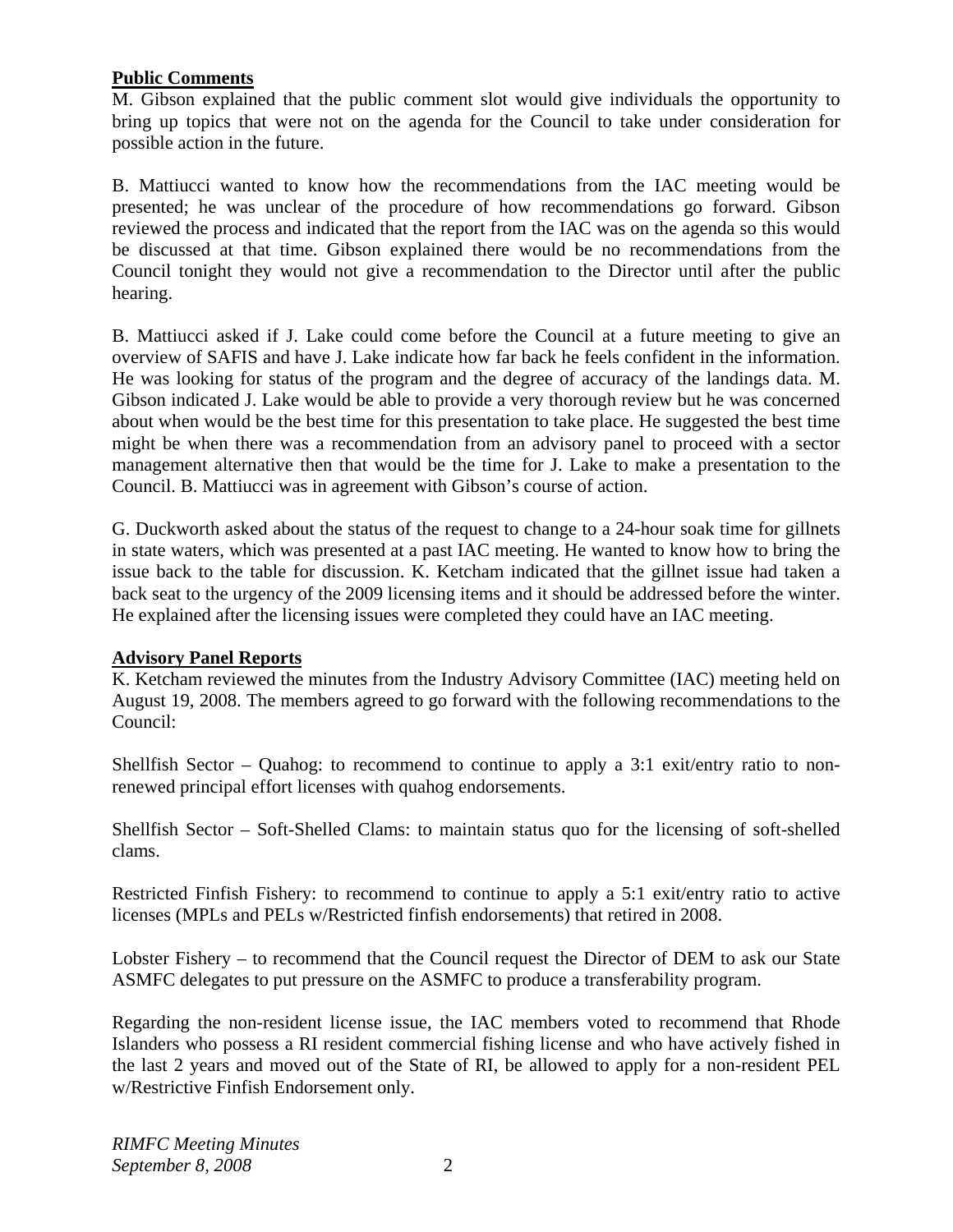K. Ketcham also indicated that B. Ballou had outlined several licensing issues for 2009 that IAC members gave input on. There were no comments from the Council on the IAC report.

## **New Business**

## *Draft commercial fishing license regulations – B. Ballou:*

B. Ballou gave an overview of the preliminary draft licensing regulations to give the Council an upfront initial exposure to what was being proposed. He explained that the Division provides the Council with a 60-day advance notice so there is plenty of time for Council input if necessary. B. Ballou also addressed the non-resident licensing issue by explaining he had reviewed current regulations and felt that what B. Mattiucci was seeking could be accomplished under current regulations but that the Department may elect to explain it better in the regulations if this is what the Council and the public agree on. In the public hearing documents this will be stated as a proposal for public consideration. There were brief comments made by Council members some in favor of the proposal and others expressed concerns about the proposal.

S. Macinko asked B. Ballou for clarification on the new language in the definition section pertaining to the "actively fishing" definition, that "some" of the 75 days must occur in each of the two years. He wanted to know how the Department would make "some" stand up and how to account for this. With the new language, B. Ballou explained that he was trying to relay what the IAC members had discussed, which was not to have all the fishing activity combined in one year that it should be spread out over two years. K. Ketcham commented that it was harder for some individuals to comply with the old combination so the IAC clarified the intent of the regulation by proposing the new language.

J. King asked about the medical hardship section in the IAC minutes and asked if military should be added as well. B. Ballou stated that the IAC did not have that discussion but he added it to mirror the lobster regulations so there would be consistency throughout the regulations. J. King asked about the next item pertaining to the repeal of the Commercial Fishing Licensing Review Board, he wanted to know where fishermen would go if there was no review board. B. Ballou indicated that individuals would go straight to the administration adjudication division at DEM. King asked about the age of crew members being set at 16. He thought many family members who were currently working on boats were under the age of 16. B. Ballou indicated he had contacted the Department of Labor and there were child labor laws that prevented anyone under the age of 16 from working for someone else. You cannot legally work for someone else if you are under the age of 16. He indicated that all these issue are valid and up for discussion and could be presented at the public hearing.

S. Parent had a question from page 20, item (c), in reference to the proposed licensing regulation document about applicants who possesses a valid Multi-Purpose License. B. Ballou explained that this item gave the individual the option to down-grade a license. This gave license holders a pathway to a difference licensing status.

B. Mattiucci stated that all he was asking for was to allow Rhode Islanders to be granted the same privilege that was granted to non-residents. He just wanted to clarify his position.

# *Nomination for Vice-Chair – M. Gibson:*

M. Gibson outlined that at the August Council meeting he asked Council members to think about who they would like to elect as the new Vice-Chairman. He explained the nomination process and called for nominations.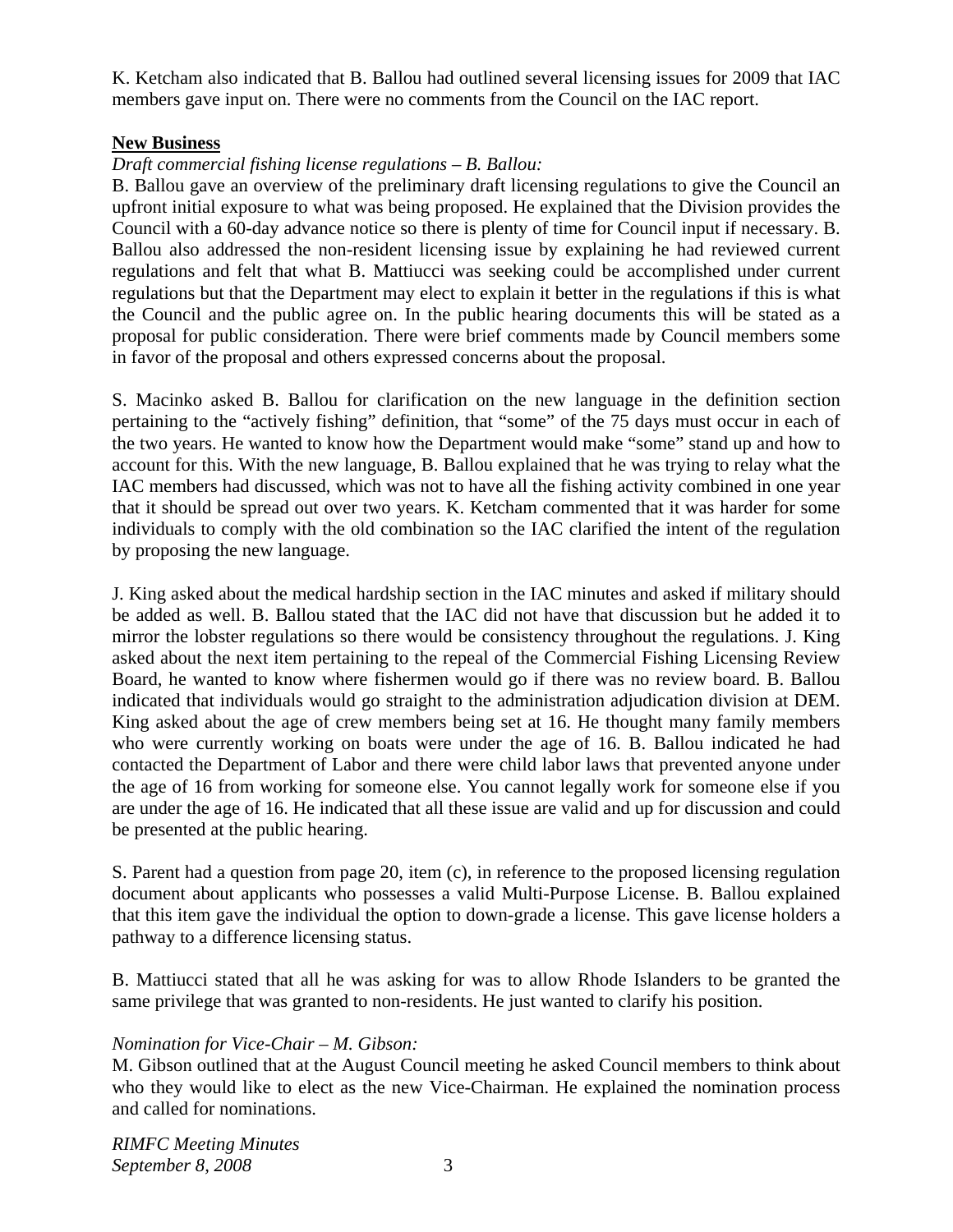**J. King nominated S. Medeiros for Vice-Chairman.** King read a statement outlining that S. Medeiros was the most senior member of the Council and had demonstrated his skills at managing and organizing. He also had a record of accomplishment for considering all sides presented and looking for solutions that were acceptable to all sides. King stated for those reasons and many more he would like to recommend S. Medeiros for the position of Vice-Chairman of the RIMFC.

**M. Gibson asked for other nominations. No other nominations were offered. Gibson asked if there were any objections to S. Medeiros being appointed to Vice-Chairman of the RIMFC. Hearing no objections, S. Medeiros was appointed as Vice-Chairman to the RIMFC.** 

*Continued discussion on Council meeting schedule and public hearing schedule – M. Gibson:* M. Gibson reviewed what had taken place at the last Council meeting and explained that staff had prepared draft proposals for possible alternatives for Council review and discussion.

N. Scarduzio reviewed the proposed Council meeting schedule, which aimed at streamlining the number of meetings per calendar year. She explained she tried to set meetings to correspond with public hearings and had reviewed the last two years to determine when public hearings would normally take place. It was determined that at least five (5) Council meeting would have to take place in relationship to holding four (4) public hearings per year.

Gibson reiterated that because of loss of marine fisheries staff the Division was trying to streamline things so the remaining staff could better handle the workload. He indicated that the Council did not seem to be interested in shifting to a day format to hold longer meetings but rather stay with evening meetings so staff had prepared these proposals to try to consolidate meetings. He pointed out there may be other issues that come up and the Council may not be able to stay with this schedule and additional meetings may need to occur. Gibson asked for comments from the Council.

J. King thought there should be an August AP meeting for shellfish instead of a September meeting to get things started early enough to line up the winter shellfish openings.

S. Medeiros agreed with what was proposed and willing to try it out as long as all Council members and the Division had the understanding that there may be a need for more meetings to address issues that may arise.

S. Parente thought the Council had a difficult time already trying to conduct Council business and was uncertain that the Council would be able to keep up with a reduced meeting schedule. He felt monthly meeting were best.

J. King wanted to know if the shellfish public hearing could be assigned to October and if that was early enough for things to be promulgated for November. N. Scarduzio pointed out that normally the October public hearing was just for licensing and the sector management plans because of the number of licensing issues, also October would not allow enough time if the regulation had to be set for November. She indicated she had moved the shellfish public hearing to April to start the process earlier.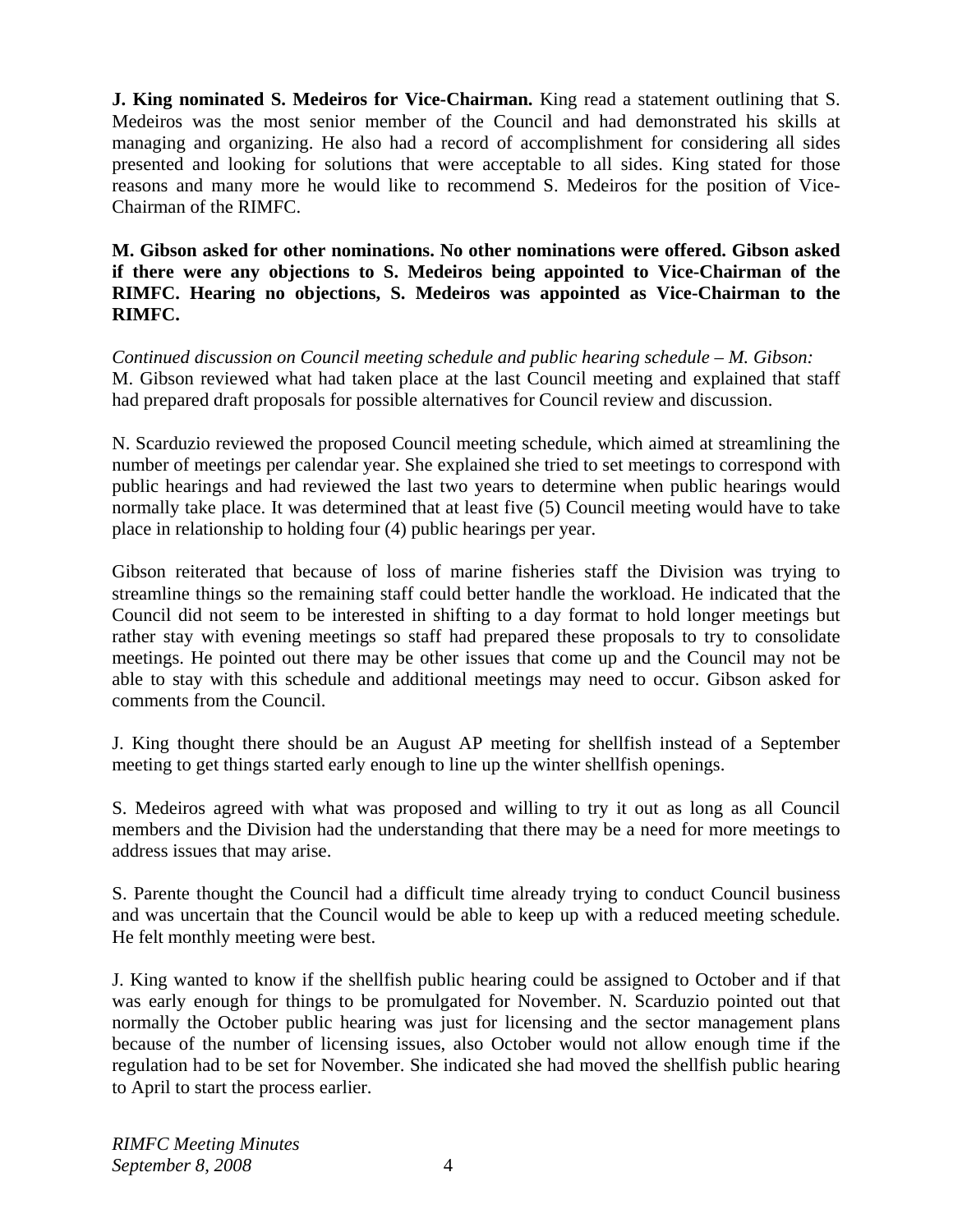Gibson noted there seemed to be mixed feelings to changing the schedule and asked for other comments. K. Ketcham was in favor of trying the new schedule and in favor of trying to streamline the number of meetings. However, he felt that the Council would need at least one more meeting to be added to the schedule at some point.

There was further discussion about the meeting and public hearing schedules. M. Gibson summarized that most Council members were in favor of trying out the new schedule with the stipulation that the frequency of meetings may change.

## *Continued discussion about combining advisory panels – M. Gibson:*

M. Gibson outlined the reasons for the need to combine advisory panels (AP), which included reduced staff, and several of the AP's do not meet very often. The proposed streamlining was an attempt to coincide with the fishery sector programs, Finfish, Shellfish, and Crustacean. The proposal reduced the number of AP's from 13 down to 3 to match the three fishery sector programs. Gibson suggested that the IAC and possibly the Enforcement AP should be separated out.

S. Medeiros was not in favor of combing all the separate AP's and grouping them in to one Finfish AP. He proposed grouping some of the AP's but the Council needed to consider the people involved in each AP. He suggested holding AP meetings on the same night. Medeiros wanted to make sure the Council allowed for more flexibility in allowing panels to meet with out having to wait for the Council to meet to gain approval before a meeting could be held. If the Council was going to meet less than there needed to be, a way to allow discussion on issues that came up.

M. Gibson asked if there was a counter proposal from the Council. K. Ketcham agreed with S. Medeiros that the AP's should not all be lumped together. The IAC and Enforcement AP should remain separate.

There was a consensus that the IAC and Enforcement AP's remain separate. The Council suggested grouping the tautog, striped bass, menhaden, and bluefish/weakfish AP's. Group groundfish and winter flounder AP's, and keep summer flounder, scup/black sea bass, and floating fish traps separate. Therefore, 13 AP's would be consolidated to 9 AP's. Staff would reconfigure the diagram and present it at the next Council meeting.

# *Discussion on the EEZ transiting issue – S. Parente*

S. Parente wanted to know what the status of the issue was with DEM for the transiting from Block Island to Point Judith through state waters with federally managed species on board. He wanted to know if there was anything being done or planned to be done by DEM.

M. Gibson explained that nothing could be done by DEM directly because it was a Federal issue. Currently there was no provision for transiting through Federal waters with fish taken from the waters of Block Island except for striped bass. The only way to correct that issue was to make a modification to the Magueson Act. Gibson indicated that B. Ballou might have some contact information to the Congressional Delegation where that issue might end up.

B. Ballou had checked with Senator Reed's office and explained Reed's staff was looking in to the issue. They have recognized it as a challenge because it was not easy to reopen the Magueson Act, but they were also looking in to other alternatives to perhaps put a tag on another bill.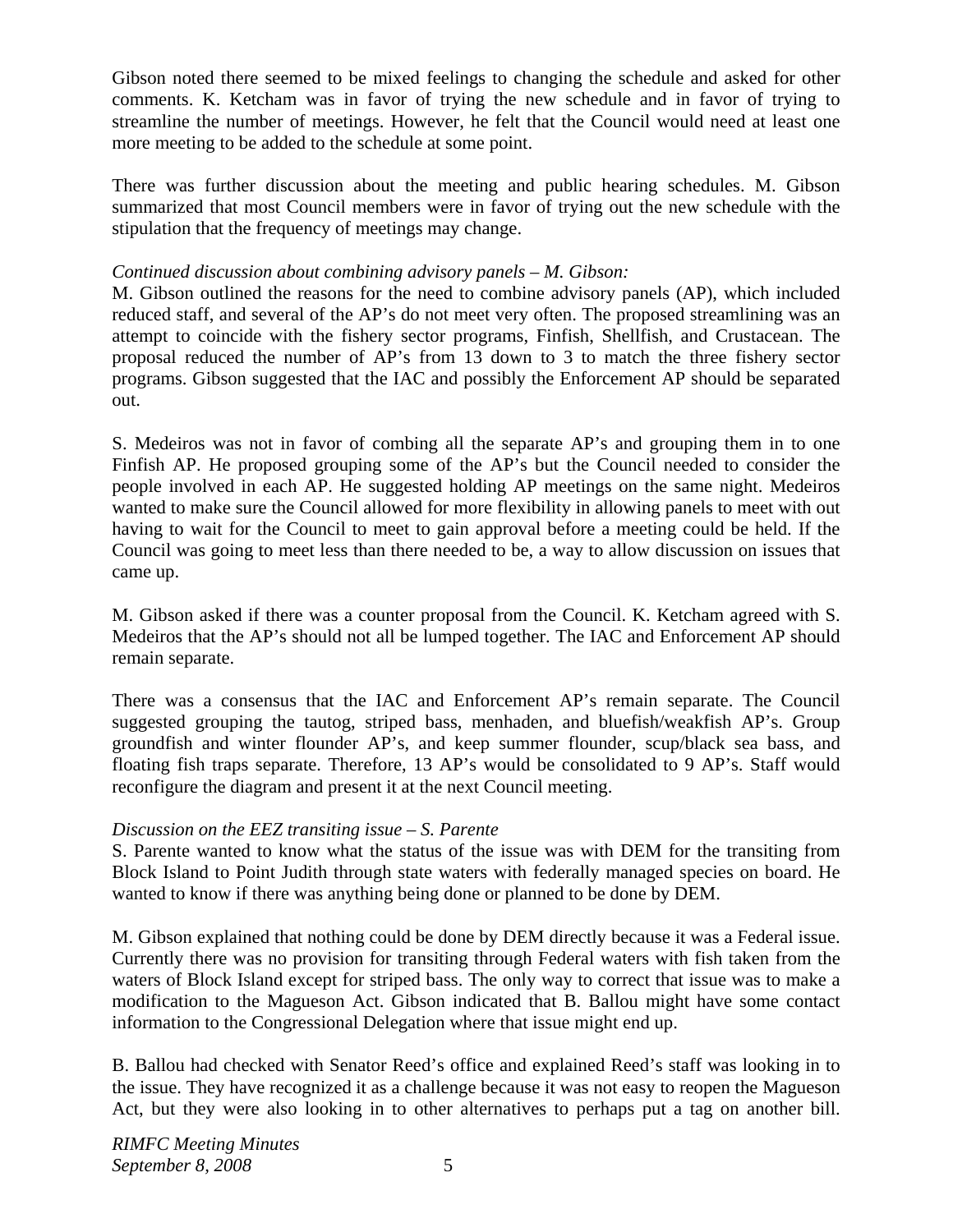Ballou would keep folks updated and as soon as a strategy was outlined he would let people know so they could provide support. It was encouraged to work with Congressional Delegates on the issue. B. Ballou offered that if people had ideas to contact him, he would serve as the point person.

# *Discussion on Advisory Panel quorum requirements - S. Parente*

M. Gibson explained the current Species Advisory Panel Policy operated under Roberts Rules of Order and does no provide specific enough direction on how to handle quorum issues outside of what was established by Roberts Rules of Order and S. Parent had raised concerns about establishing quorums for AP meetings.

S. Parente read the passage from the Species Advisory Panel Policy relative to Roberts Rules of Order, which stated that Roberts Rules of Order would be followed to the extent necessary at the discretion of the AP Chairman. Parente wanted to know if that also included establishing a quorum.

M. Gibson indicated that this would be up to the Council on how the Council wanted to proceed but if there were changes, the Species Advisory Panel Policy would have to reflect those changes. If it is the Council's position, that there needs to be a majority present but the Chair of the AP deems he had sufficient representation then that needs to be stated in the Advisory Panel Policy and adopted by an action from the Council.

G. Powers explained that advisory panels currently operate under Roberts Rules of Order where a majority is required, if the Council would like to have a different rule established for advisory panels it is with in the office of the Council to do so. Therefore, a different definition could be set up for establishing a quorum.

K. Ketcham explained from past experience there were times when advisory panels had enough representation to achieve a specific goal and be able to make a conclusion to bring forward to the Council for advice and it may not have required a quorum. However, since the IAC is required by law, the rules should not be changed for this panel and it should operate under Roberts Rules of Order.

S. Medeiros suggested that the Council could set a minimum number of members that needed to be present in order to conduct the meeting such as having 6 members present for example.

M. Gibson asked for guidance so staff could bring back some alternatives for a future discussion and for a formal motion. He suggested staff could prepare some options for Council consideration.

# *Approval of two Fluke AP Agendas – D. Preble:*

Since D. Preble was not present, N. Scarduzio reviewed the agendas. The first meeting was scheduled for September 17, 2008 to discuss and review the summer flounder sector allocation proposal presented by the RI Fluke Conservation Cooperative. The second agenda item was discussion and review of proposals for 2009. The second Fluke AP was scheduled for September 30, 2008 in case a second meeting was needed for continued discussion and review. Scarduzio requested that proposals should be submitted in writing at the first meeting.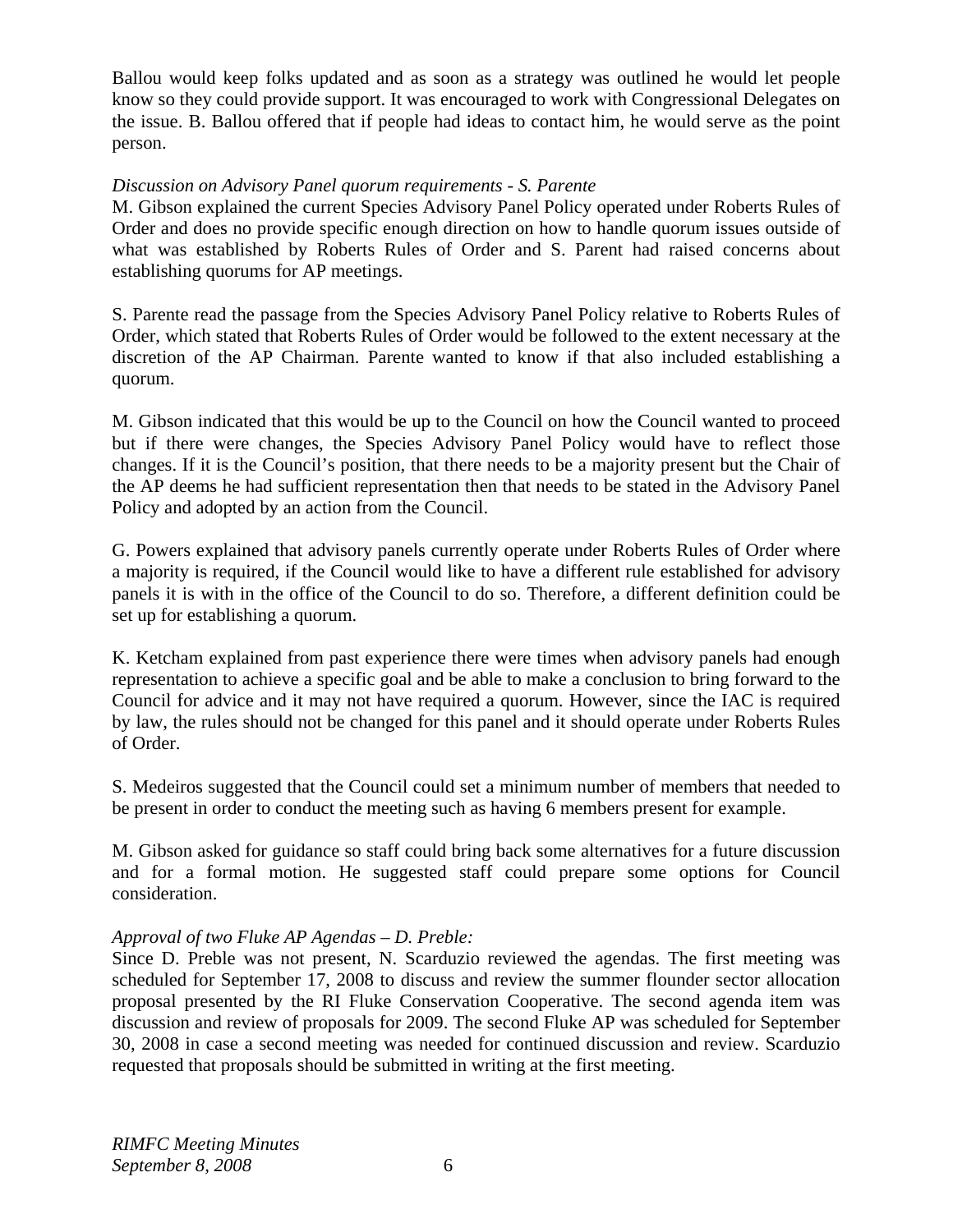## **M. Gibson asked Council members if they had any changes to make to the proposed summer flounder agendas. Hearing none, both agendas were approved.**

#### *Approval of Scup/Black Sea Bass AP Agenda – K. Ketcham:*

K. Ketcham reviewed the agenda and requested that any proposals be submitted in writing via panel members for the 2009 season. He gave September 16, 2008 as a tentative date but needed to confirm the date with J. McNamee. He was not sure if J. McNamee was available for that date.

**M. Gibson asked Council members if they had any comments on the proposed agenda. He asked if there were any objection to approving the Scup/Black Sea Bass agenda as proposed. Hearing none, the agenda was approved with a date to be determined.**

#### *Approval of the Shellfish AP Agenda – J. King:*

J. King reviewed the agenda and indicated that he would provide staff with a date as soon as possible.

**M. Gibson asked Council members if they had any comments on the proposed agenda. He asked if there were any objection to approving the Shellfish agenda as proposed. Hearing none, the agenda was approved with a date to be determined.**

#### *Nomination to the Winter Flounder AP – N. Scarduzio:*

G. Allen had applied to be the alternate to S. Travisano on the Winter Flounder AP. N. Scarduzio explained that the Division of Law Enforcement had reviewed G. Allen's application and he qualified.

**M. Gibson asked for comments from the Council. S. Medeiros made a motion to approve G. Allen's appointment as Alternate to the Winter Flounder AP. Seconded by J. King. M. Gibson asked if there were any objection to approving the motion. Hearing none, the motion was approved.** 

# **FYI**

#### *Public hearing timeline for October and November – N. Scarduzio*

N. Scarduzio reviewed two memos regarding the two-upcomming public hearing timelines. The first public hearing was scheduled for October 23, 2008 and the hearing items included proposed licensing regulation changes for 2009, and the 3 sector management plans for finfish, shellfish, and crustacean. The second public hearing was scheduled for November 13, 2008 for proposed finfish management plans with a proposed January 2009 start date.

M. Gibson pointed out this was the Division's suggested timeline which was an aggressive public hearing schedule in order to achieve a January  $1<sup>st</sup>$  effective date.

#### *Correspondence for G. Duckworth regarding gillnet regulations – M. Gibson*:

M. Gibson indicated that G. Duckworth had sent a letter to Director Sullivan regarding the intent to sue for violation of the Endangered Species Act with respect to the effect of RI State mandated gillnet regulations. M. Gibson asked G. Powers to address the issue.

G. Powers explained that the correspondence was currently under review and it would be premature at this time to comment on it. As soon as that review has been completed the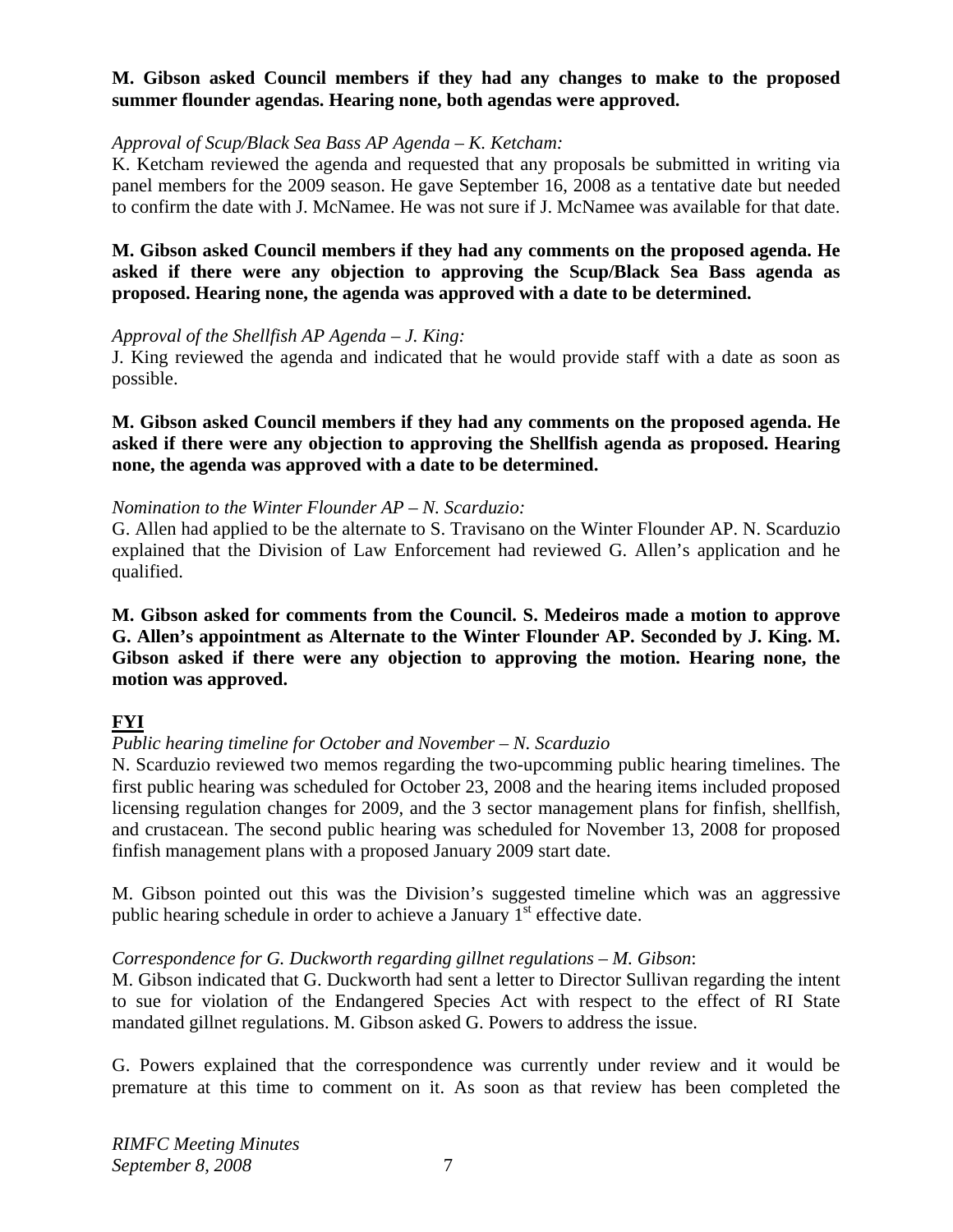Department's response would be reported to the Council. He suggested, with all due respect, that the matter be tabled until such time when there was a Department response.

## *Draft Aquaculture Plan from CRMC Working Group – M. Gibson:*

The draft plan had been provided to the Council in their Council packets for review. The Council did not need to take any action at this time. M. Gibson explained there were recommendations made for regulation adjustments for both CRMC and DEM. When draft regulations become available they will be brought to public hearing. Gibson was not certain as to when this would occur. Gibson asked if there were any questions or comments from the Council.

K. Ketcham had a hard time agreeing with the total amount of leased area the working group had proposed, especially in Point Judith Pond. He indicated that he had a discussion with D. Alves and does not think anyone can equate all open waters. He wanted them to use the total areas of the pond that were open access to everyone and D. Alves has not done that which makes the percentage of area covered by the leases look a lot smaller than it actually was. This was a point he wanted to make because he felt it was a valid concern.

M. Gibson was hoping that the suggested regulatory changes that both agencies make would lined up with one another. It would be in every ones best interest to make that happen. He encouraged the Council to get involved to try to resolve any issues before the two agencies put regulations together.

K. Ketcham indicated at the time of his discussion with D. Alves, Alves informed Ketcham that there was no way to compute that figure. M. Gibson felt this was information that was able to be determined. M. Gibson indicated he would relay K. Ketcham's concerns to the working group.

#### *New England Fishery Management Council Update – M. Gibson:*

M. Gibson referenced the recent NEFMC agenda and draft motions, which were enclosed in Council packets. He noted the main issue at the last meeting was the Groundfish Amendment 16 action and what implications the new groundfish assessment review, the so called GARM III, had on it. All that was available at this time were the draft motions. He commented that when the full Council had endorsed the meeting summary he would provide that information.

He mentioned of interest, was the Southern New England winter flounder in which the scientific advice indicated that it was subject to over-fishing and may not be able to be rebuilt even at an F=0 in the current rebuilding timeline.

The other twist was that the NEFMC had also voted not to meet the May 1, 2009 deadline to implement Amendment 16 and get rebuilding started. The Council had taken a position and a number of members of the Congressional Delegation of various states had approached the Service and told them they needed to respect the NEFMC's position and to wait until they had all the information and it had been vetted by independent reviewers. NOAA representatives indicated that they would not delay, there would be a plan in place by May 1, 2009. It was the law and that was what had to be done. Gibson indicated that the NEFMC anticipated that there would be an interim action by the Secretary through the regional administrator of NMFS, which would put something in place on May 1, 2009 but the Council would continue to develop Amendment 16 and put it in place when they could. That plan would then overwrite and replace the Secretarial action. Gibson indicated that everyone was nervous about what that Secretarial action would be.